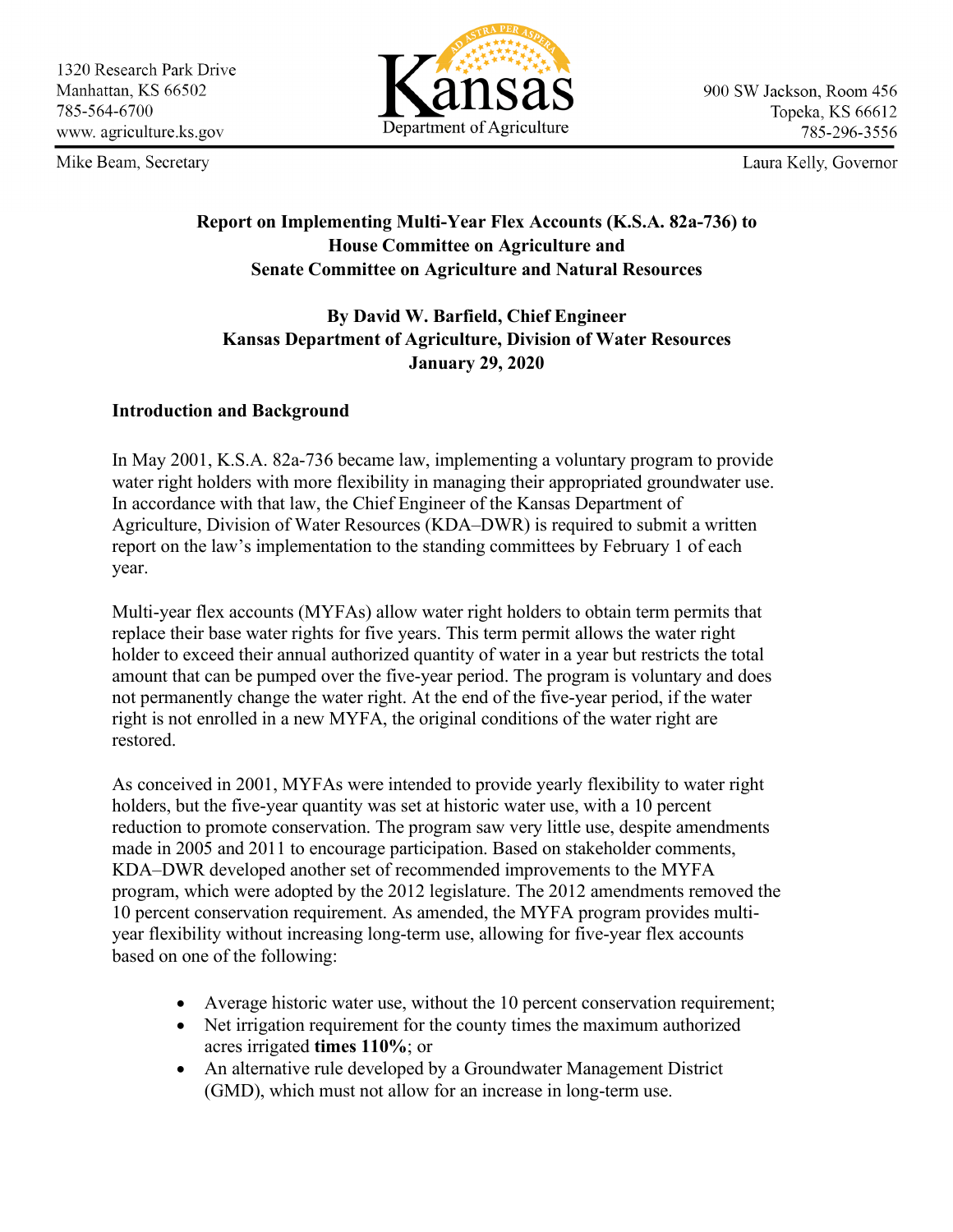Water right holders can choose one of the three options above. However, in no case can a MYFA quantity exceed five times the authorized quantity of the base water right.

#### **Implementation under the 2012 Statutory Amendments**

Following the 2012 amendments, the MYFA program has been implemented as depicted in Table 1.

Table [1](#page-1-0). MYFA enrollment from 2012 to the present<sup>1</sup>. The attached map depicts the locations of the points of diversion associated with active MYFA applications. Note that the 2020 application year is still in progress.

|                    | <b>Use Made of Water</b> |                |                   |                              |
|--------------------|--------------------------|----------------|-------------------|------------------------------|
| Permitting<br>Year | <b>Irrigation</b>        | Recreation     | <b>Stockwater</b> | <b>Total</b><br><b>MYFAs</b> |
| 2012               | 738                      | 1 <sup>2</sup> |                   | 738                          |
| 2013               | 54                       |                |                   | 55                           |
| 2014               | 45                       |                |                   | 45                           |
| 2015               | 24                       |                |                   | 24                           |
| 2016               | 24                       |                |                   | 24                           |
| 2017               | 250                      |                |                   | 250                          |
| 2018               | 102                      |                | $16^{3}$          | 107                          |
| 2019               | 18                       |                |                   | 24                           |
| 2020               | 5 <sup>4</sup>           |                |                   | 54                           |

Of the 738 MYFAs that began in 2012, 239 (32%) have been renewed.

The statute allows GMDs to propose an alternative method for determining the MYFA authorized within their boundaries, provided that the proposed method does not increase

<span id="page-1-0"></span><sup>&</sup>lt;sup>1</sup> Pre-2018 permitting counts are based on the application being received before October 1 of the given year and subsequently approved. MYFAs applied for after October 1 had a start date of the following year, except for the first MYFA application which was received early in 2011 and was grouped with the 2012 start dates. For 2018 forward, the file naming structure changed so that the first four digits of the MYFA water right denote the start year.

<span id="page-1-3"></span><span id="page-1-2"></span><span id="page-1-1"></span><sup>&</sup>lt;sup>2</sup> One of the files applied for in 2012 had two uses made of water on it (irrigation and recreation).

<span id="page-1-4"></span><sup>3</sup> Nine of the 2018 MYFAs had two uses made of water on them (irrigation and stockwater). Many of the 2018 stockwater MYFAs are on dual irrigation/stockwater use permits with the stock portion of the quantity not having been fully used in 2018. These applications allowed for the unused quantity for these rights to be banked and carried forward to support ongoing expansion of operations, maximizing the water available for use and getting the most out of the flexibility of the MYFA tool. Stockwater MYFAs are uncommon and typically only utilized by large operations with both irrigation and stockwater permits to work with.

<span id="page-1-5"></span><sup>&</sup>lt;sup>4</sup> The five 2020 MYFAs are pending review and have not yet been approved.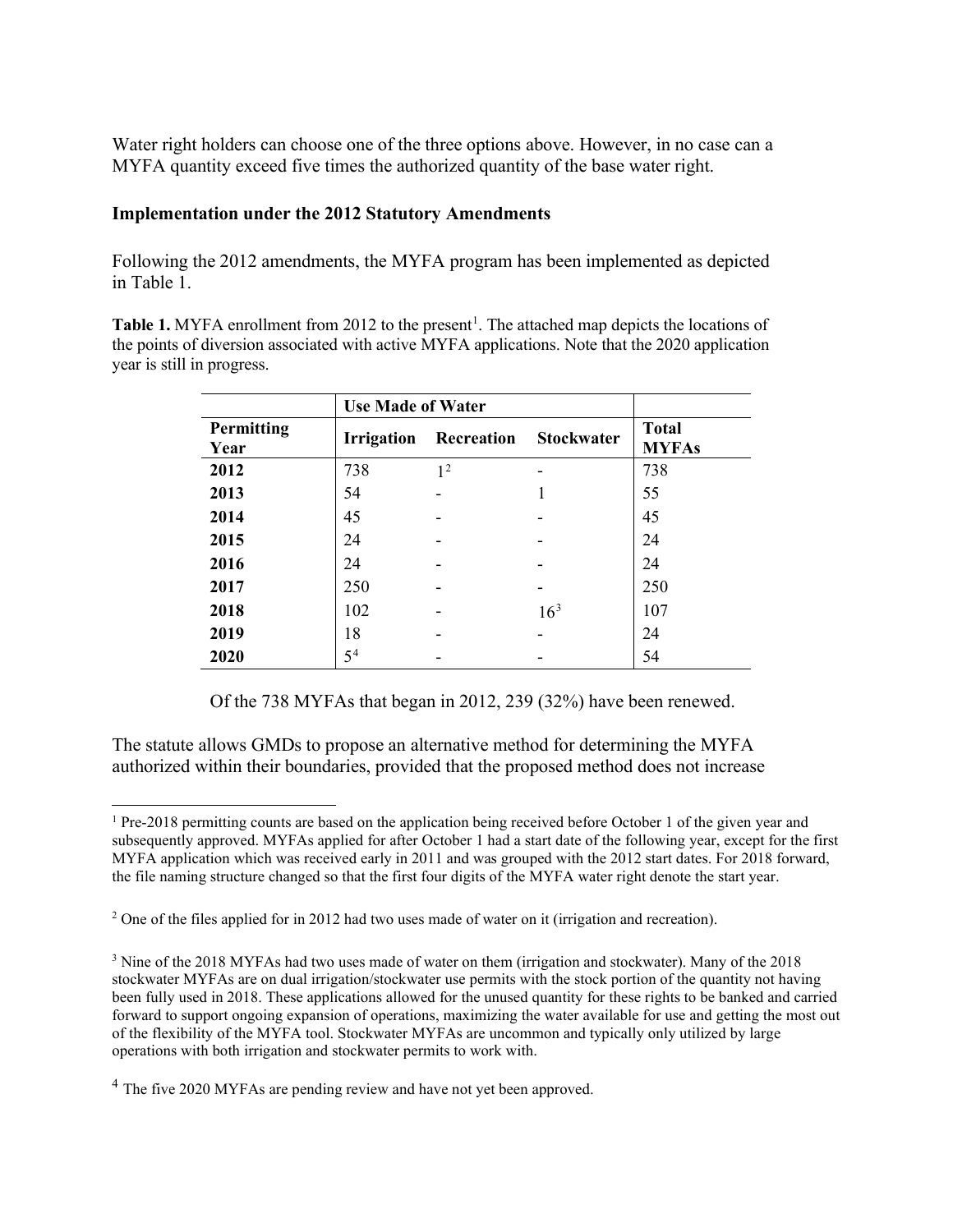the long-term average use of the groundwater right. Big Bend GMD No. 5 developed an alternative method to incentivize end-gun removal by offering a more generous MYFA quantity if end-guns are removed for the five-year period. This proposal was implemented via a new rule and regulation adopted by the Chief Engineer on behalf of GMD No. 5 in 2016. To date, four MYFAs have been approved using the GMD No. 5 rules, and one is pending approval.

### **Post-2012 Legislative Refinements**

The 2015 Legislature adopted KDA-developed refinements to K.S.A. 82a-736 allowing the carryover of unused quantity to a new, subsequent MYFA and allowing for small changes in an irrigation place of use while enrolled in a MYFA. The 2016 Legislature adopted a technical amendment to the statute recommended by KDA. In 2018, legislation was passed to extend the application filing date in the MYFA statute from October 1 to December 31.

### **Conclusion**

One eligibility requirement for MYFAs is that the water right must have been certified by December 31, 2009. In consultation with stakeholders, KDA has developed proposed amendments to the statute to allow for participation of water rights certified after that date.

KDA–DWR conducted a review of water use of water rights enrolled in MYFAs, comparing use during the 2000–2009 period versus use when enrolled in a MYFA on a county basis. We found no evidence of expanded use.

Thus, we continue to conclude that the amended MYFA program is working well, providing water users with a valuable option to improve management of their water rights.

### **Attachment:**

• Map showing active MYFA filings by year